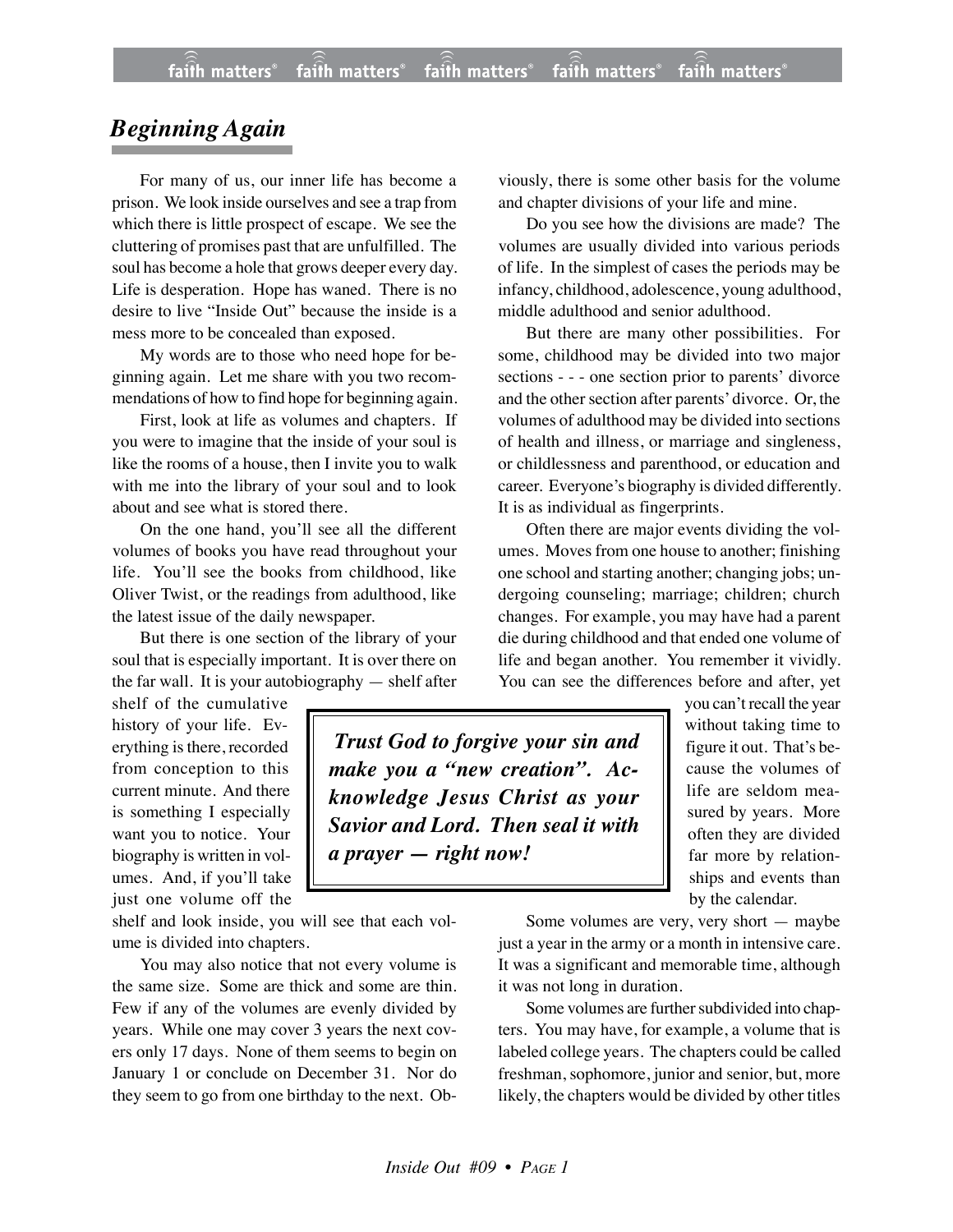like English Major, Biology Major, French Major, Business Major or whatever your major was during your college years. Or maybe your particular chapters are labeled with Tom, Dick, Harry or Herb who are all the different guys that you dated during those college years.

Probably most chapters are at least a few years in length and most volumes are more likely to be decades than days. In any case, they are the memories of our biographies. They are the record of our lives.

But did you notice when you looked at the shelf called Biography in the library of your soul that one division is bigger than all others? It is obviously the greatest dividing point of all. The biggest divider of all is salvation. It's spoken of in II Corinthians 5:16-21 and says:

> So from now on we regard no one from a worldly point of view. Though we once regarded Christ in this way, we do so no longer. Therefore, if anyone is in Christ, he is a new creation; the old has gone, the new has come! All this is from God, who reconciled us to himself through Christ and gave us the ministry of reconciliation: that God was reconciling the world to himself in Christ, not counting men's sins against them. And he has committed to us the message of reconciliation. We are therefore Christ's ambassadors, as though God were making his appeal through us. We implore you on Christ's behalf: Be reconciled to God. God made him who had no sin to be sin for us, so that in him we might become the righteousness of God.

The moment a person becomes a Christian there is a central division to that person's eternal biography. All previous volumes are stained with sin and all subsequent volumes are cleansed with the righteousness of Jesus Christ. Everything that is before is seen from a purely human perspective; everything after may be seen from a supernatural spiritual perspective. The great transformation described in the verses cited above is that "if anyone is in Christ, he is a new creation; the old has gone, the new has come." It is impossible to overestimate the significance of the difference. It's the greatest change possible, even to the point of determining eternal destiny.

Now let me ask you what you see in that biographical section in the library of your soul. How many volumes are there? What are the major divisions that are uniquely yours? Which volume and chapter are you in now? But most important of all, can you point to the page where you became a Christian? Can you look up the time and place where you personally accepted Jesus Christ as Savior and Lord? Is it clearly recorded?

If you can't, let's write that page today! Right this minute, close your old volumes of sin and begin a fresh volume of salvation. How do you do that? Admit that your biography is filled with sin. Trust God to forgive your sin and make you a "new creation". Acknowledge Jesus Christ as your Savior and Lord. Then seal it with a prayer — right now! Did you do it? If so, write it down and mark this day as the dividing point of your eternal life!

There is a purpose to this volumes-and-chapters analogy. It is to help us understand that life need not be viewed as a complete unit. Life may be seen as a series of beginnings and endings. Some people consider that life is ruined because of a significant sin they committed when they were young. All the rest of life is worthless because of one tragic event. But that is not necessarily so! That volume of life may be closed and a new volume has begun. "The old has gone, the new has come!"

Other people do just the opposite. When things go well they assume that all the rest of life is safe. They think that the fortune they have gained can never be lost; the position they have attained will not be taken away; their marriage will always be blissful; the child that has done well in grade school will be no problem in high school. That is not necessarily so. These volumes may also close and new and different volumes may begin.

From the inside out, look at life as if in volumes and chapters. And, as you read and write your autobiography, listen to the words of God about new beginnings. He is the God of beginning again!

The oldest book in the Bible is the book of Job. Isn't it interesting that the first Bible book written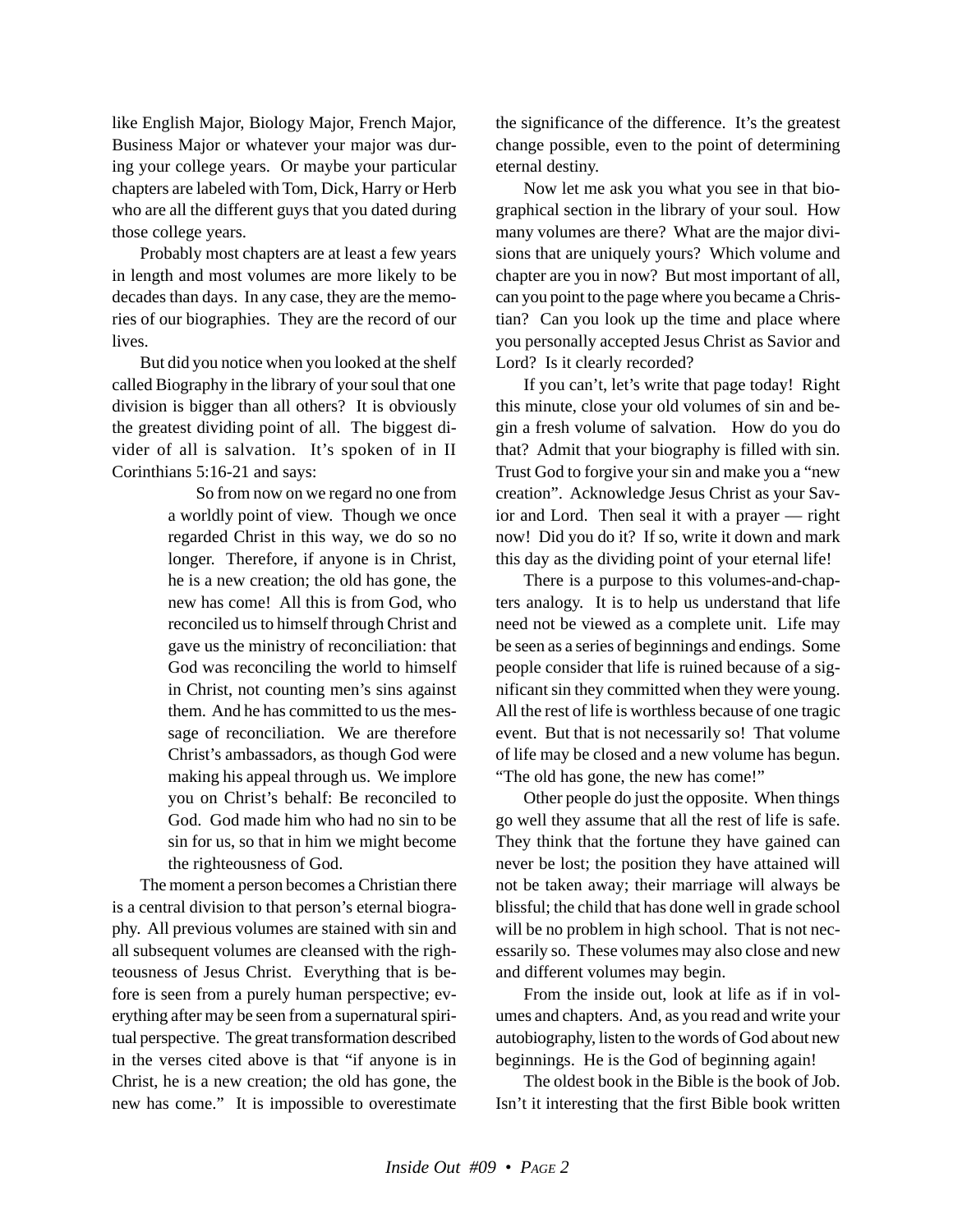is about suffering rather than pleasure? Job was a man who had everything. His biography begins like this in Job  $1:1-5$ :

> In the land of Uz there lived a man whose name was Job. This man was blameless and upright; he feared God and shunned evil. He had seven sons and three daughters, and he owned seven thousand sheep, three thousand camels, five hundred yoke of oxen and five hundred donkeys, and had a large number of servants. He was the greatest man among all the people of the East.

> His sons used to take turns holding feasts in their homes, and they would invite their three sisters to eat and drink with them. When a period of feasting had run its course, Job would send and have them purified. Early in the morning he would sacrifice a burnt offering for each of them, thinking, "Perhaps my children have sinned and cursed God in their hearts." This was Job's regular custom.

Job was godly, fulfilled, successful and healthy. Until one day when Job lost everything. His children were all killed. His wealth was destroyed. His

health failed. And volume two of his biography was a great deal different from volume one! Job's situation was so bad that even his wife counseled him to "curse God and die!"

Job never had any idea what volume three would hold. Unlike those of us who suffer today, he didn't

even have the book of Job to read for hope. He had no idea what would come next or how it would end. He just trusted God.

God gave Job a new beginning. The final paragraph of Job's biography says, "The Lord blessed the latter part of Job's life more than the first . . . . After this, Job lived a hundred and forty years; he saw his children and their children to the fourth generation. And so he died, old and full of years."

Job's God was the God of beginning again!

Ruth is one of the smaller books of the Bible. In a male dominated society, it is particularly interesting that a volume of the Hebrew Old Testament should be named for and tell the story of a woman.

Ruth was a Moabite woman who married a Jewish man named Kilion. Marriage between a Jew and a Moabite was strictly forbidden by Hebrew law. Soon after their marriage Ruth's husband died and she was left as a young widow in a time and place where life was particularly difficult. Volume one of her story is bleak indeed. But Ruth trusted the God about whom she knew so little. She left her native land, forsook her religion and started a whole new volume.

The new volume included marriage to a fine Jewish man named Boaz who was a distant relative by marriage. Not only was the marriage of Ruth and Boaz a joyous one, but it was also a marriage that was blessed with children. But even beyond that, those children in turn produced the royal line that eventually led to the birth of David, who became the king of Israel. Ruth's God was the God of beginning again.

David is one of the most famous characters of the Bible. While no Bible book is named after him,

*From the inside out, look at life as if in volumes and chapters. And, as you read and write your autobiography, listen to the words of God about new beginnings. He is the God of beginning again!*

he was the author of many of the Old Testament Psalms. He was specially chosen by God to be king of Israel.

In I Samuel 16:7 we learn, "The Lord does not look at the things man looks at. Man looks

at the outward appearance, but the Lord looks at the heart." This verse refers to David. When God looked at what was inside David, he liked what he saw. God chose David over all others to be king.

David's first volume was wonderful. Such promise. Such honor. Such thrill. Yes, his biography started well, but his later volume was sad! David abused the position God gave to him. He lusted after his neighbor, Bathsheba, even though